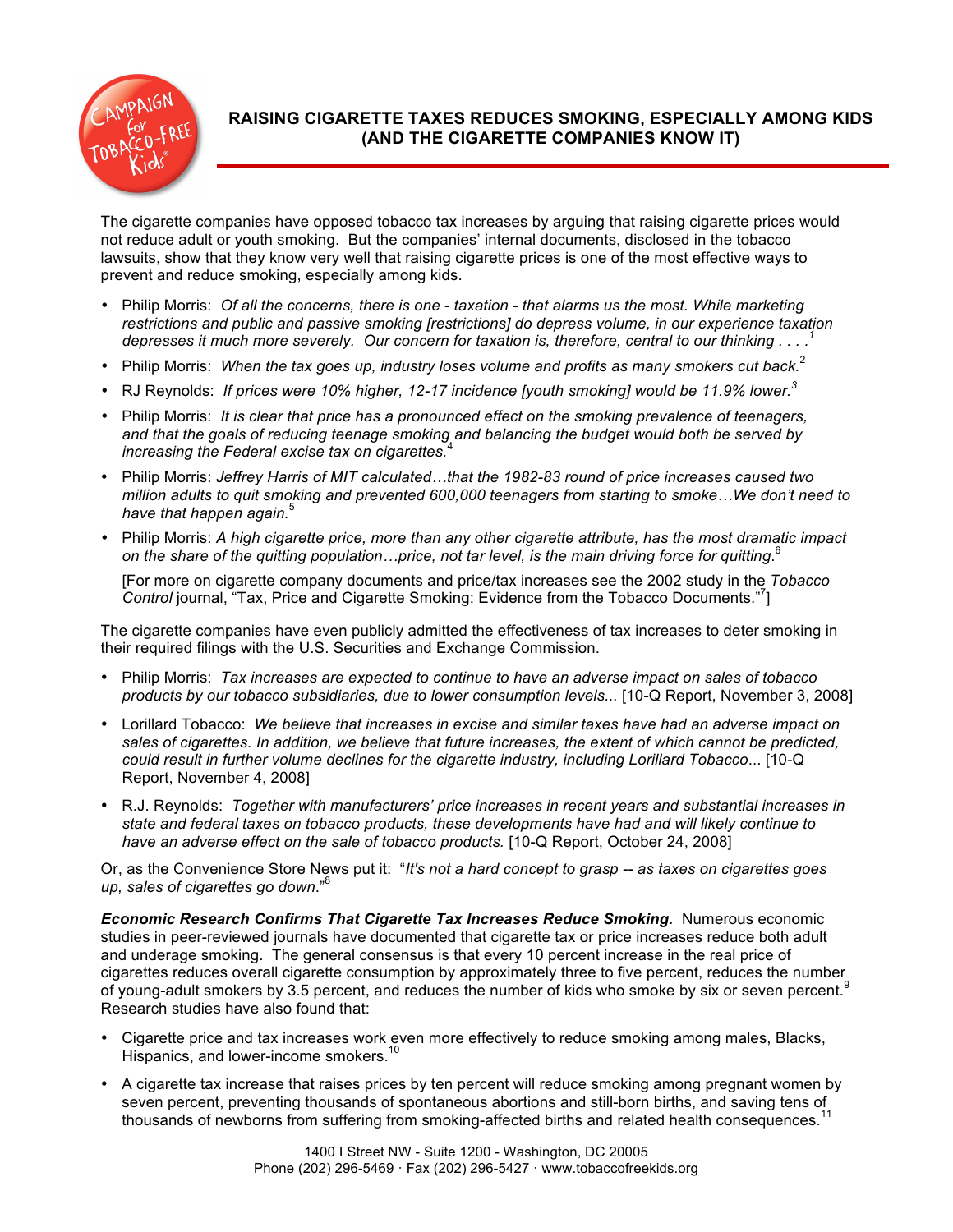- Higher taxes on smokeless tobacco reduce its use, particularly among young males; and increasing cigar prices through tax increases reduce adult and youth cigar smoking.<sup>12</sup>
- Cigarette price increases not only reduce youth smoking but also reduce both the number of kids who smoke marijuana and the amount of marijuana consumed by continuing users.<sup>13</sup>
- By reducing smoking levels, cigarette tax increases reduce secondhand smoke exposure among nonsmokers, especially children and pregnant women.

## **Recent State Experiences**

In every single state that has significantly raised its cigarette tax rate, pack sales have gone down sharply.<sup>14</sup> While some of the decline in pack sales comes from interstate smuggling and from smokers going to other lower-tax states to buy their cigarette, reduced consumption from smokers quitting and cutting back plays a more powerful role. As shown in more detail, below, nationwide data – which counts both legal in-state purchases and the vast majority of packs purchased through cross-border, Internet, or smuggled sales – shows that overall packs sales go down as state cigarette tax increases push up the average national price.

In-state evidence shows that state cigarette tax increases are prompting many smokers to quit or cutback. For example, the Wisconsin Quit Line received a record-breaking 20,000 calls in the first two months after its \$1.00 per cigarette pack increase (it typically receives 9,000 calls per year). Likewise, in Texas and Iowa, which each increased their cigarette taxes by \$1.00 in 2007, the number of calls to the state quitlines have been much higher compared to the year before.<sup>15</sup> It is also clear that these efforts to quit by smokers after tax increases translate directly into lower future smoking rates. In Washington State, for example, adult smoking from the year before its 60-cent cigarette tax increase in 2002 to the year afterwards declined from 22.6 to 19.7 percent, reducing the number of adult smokers in the state by more than 100,000, despite overall population increases.

### **Increasing U.S. Cigarette Prices and Declining Consumption**

Although there are many other factors involved, comparing the trends in cigarette prices and overall U.S. cigarette consumption from 1970 to 2007 shows that there is a strong correlation between increasing prices and decreasing consumption.



While U.S. cigarette prices are largely controlled by the cigarette companies' price-setting decisions, from 1970 to 2006, the federal tax on cigarettes also increased from eight cents to 39 cents per pack and the average state cigarette tax increased from 10 cents to \$1.07 per pack during that time period. Without these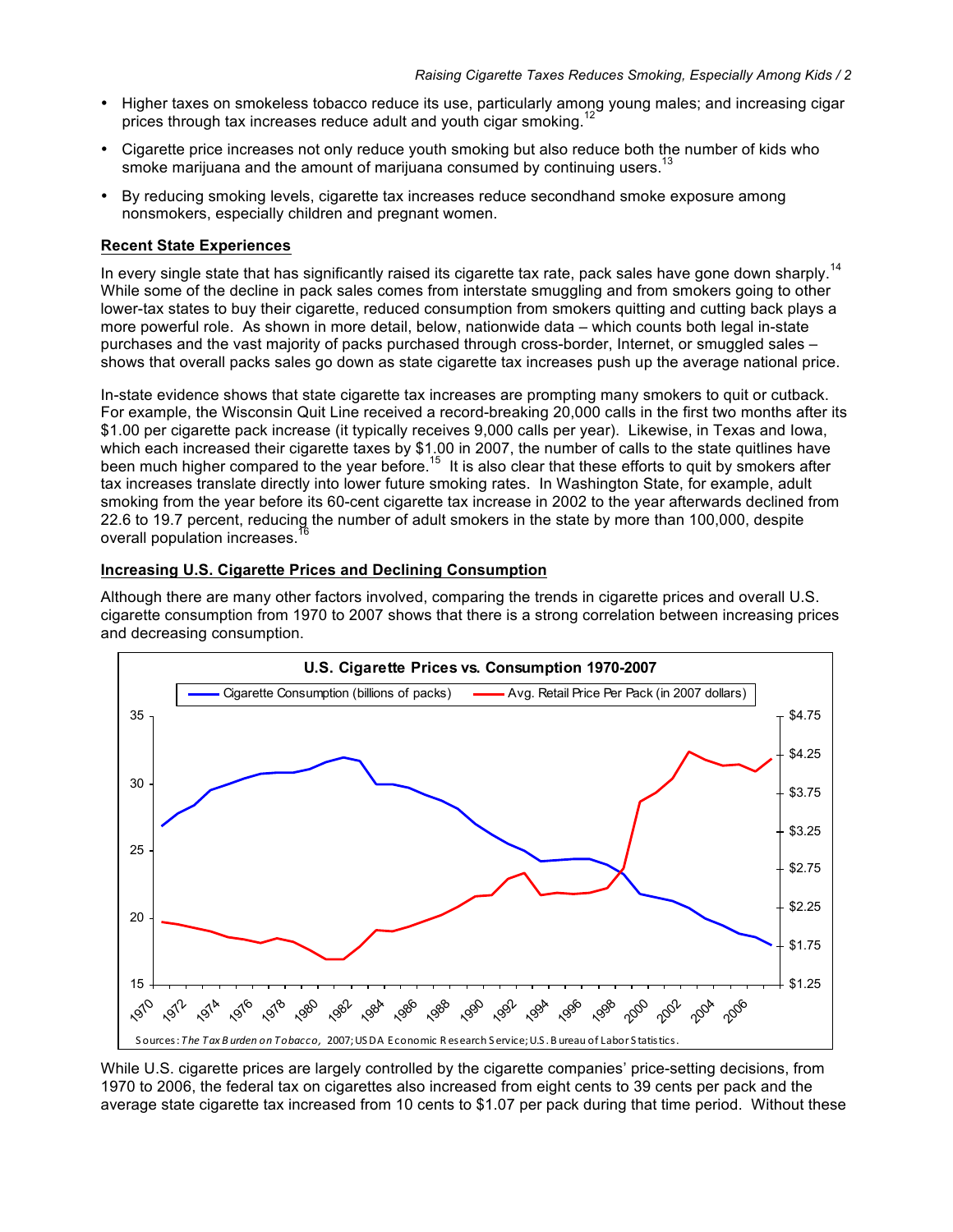federal and state tax increases, U.S. cigarette prices would be much lower and U.S. smoking levels would be much higher.

*Prices and Youth Smoking Rates.* The chart below shows how closely youth smoking prevalence is to cigarette pack prices. As prices climbed in the late 1990s and early 2000s, youth smoking rates declined, but as the price decreased between 2003 and 2005 (along with funding for tobacco prevention programs in many states), youth rates increased. Even the slight increase in price between 2005 and 2007 corresponds with a decline in youth smoking rates.

Researchers found that the 61.66-cent federal cigarette tax rate increase on April 1, 2009 had a substantial and immediate impact on youth smoking. The percentage of students who reported smoking in the past 30 days dropped between 9.7 percent and 13.3 percent immediately following the tax increase, resulting in an estimated 220,000 and 287,000 fewer current smokers among middle and high school students in May 2009.<sup>17</sup>



# **Expert Conclusions on Cigarette Prices and Smoking Levels**

- In its 2007 report, *Ending the Tobacco Problem: A Blueprint for the Nation*, the National Academy of Sciences' Institute of Medicine recommends raising cigarette taxes in states with low rates and indexing them to inflation, to reduce cigarette consumption and to provide money for tobacco control. The report states, "Tobacco excise tax revenues pose a potential funding stream for state tobacco control programs. Setting aside about one-third of the per-capita proceeds from tobacco excise taxes would help states fund programs at the level suggested by CDC."
- The President's Cancer Panel's 2007 report, *Promoting Healthy Lifestyles*, advised increasing state tobacco taxes, stating, "Increases in tobacco excise taxes, which are passed along to consumers in the form of higher tobacco product prices, have proven highly effective in reducing tobacco use by promoting cessation among current users, discouraging relapse among former users, preventing initiation among potential users, and reducing consumption among those who continue to use tobacco. These revenues also provide crucial dollars needed to fund anti-tobacco efforts." 19
- The 2000 U.S. Surgeon General's Report, *Reducing Tobacco Use*, found that raising tobacco-product prices decreases the prevalence of tobacco use, particularly among kids and young adults, and that tobacco tax increases produce "substantial long-term improvements in health." From its review of existing research, the report concluded that raising tobacco taxes is one of the most effective tobacco prevention and control strategies.<sup>20</sup>